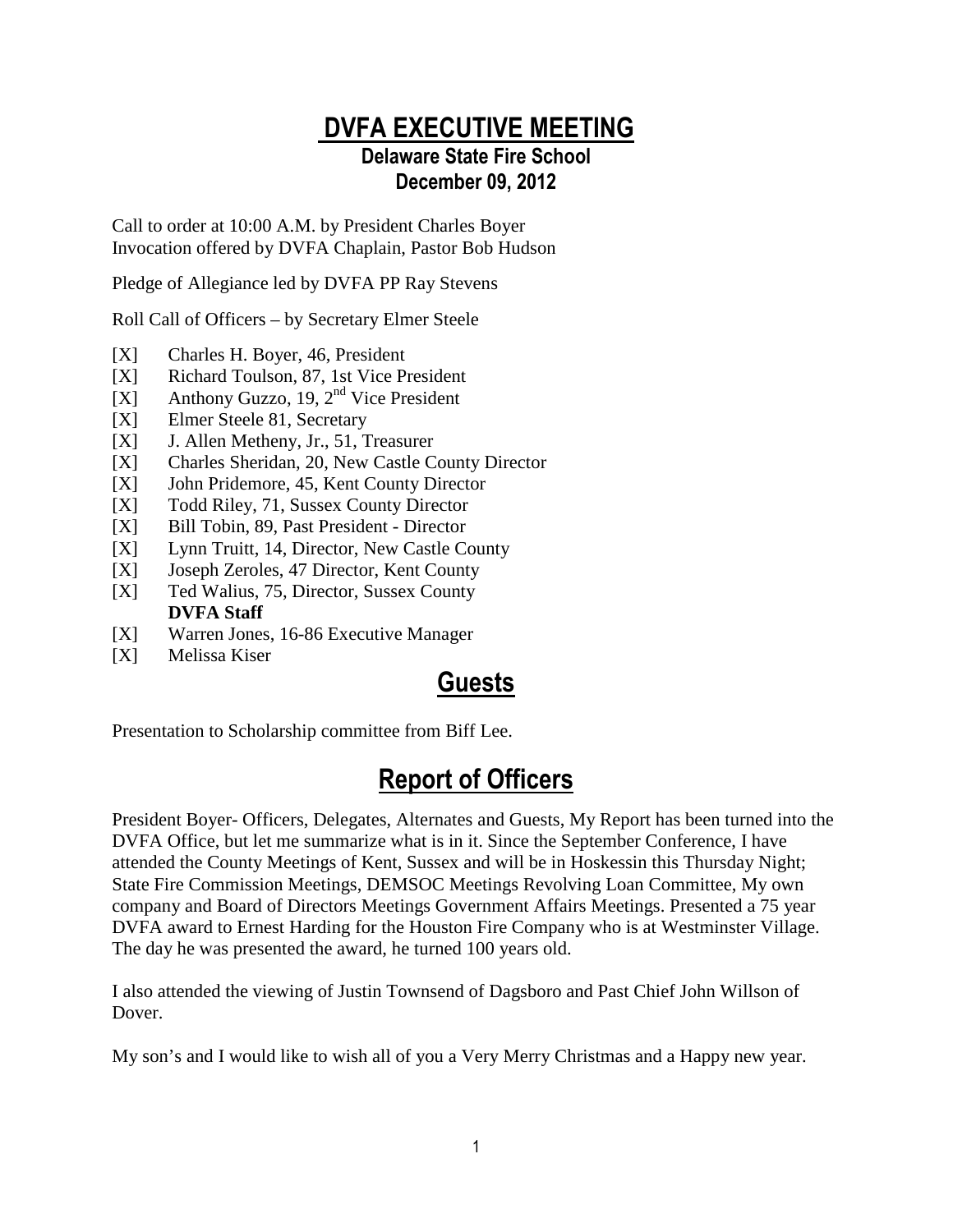First Vice President Toulson, President Boyer, Officers, Delegates, Alternates and Guests. Since the September Conference meeting, I have attended the following meetings representing the DVFA; Three County Firefighters Associations meetings, the State Fire Chiefs Association meetings, the State Fire Prevention commission meetings, I attended one meeting of the Government Affair Committee, the Demsoc meeting, Pennsylvania State Fireman's Association Convention held at Norristown, PA. Cumberland valley Vol. Fireman's association meeting held at Gettysburg, PA.

On September 28, the Dagsboro Volunteer Fire Dept. and the State Mourned the Line of Duty Death of Firefighter Justin Townsend. I want to thank the members of Fire Service, Sussex County Government, and the Community that assisted Dagsboro and the Townsend Family with the Funeral.

Our contract is up this year at the Sheraton and I recommend extending 2 years as well as appointing a new committee. George Pyott will be replacing Richard Perillo as Asst. Treasurer.

My family and I wish you a Safe and Happy Holidays.

Second Vice President: Guzzo Report is in written Form

Secretary: Steele, Report is in written form

Treasurer Metheny, Fellow Officers, Delegates, Alternates, members and guests, It gives me great pleasure to present the attached Treasurers report for the period September 11, 2012 through December 3, 2012. This report includes both the DVFA Operations and the Conference Accounts.

All of you should have received your pension training and Estimated bill by now. Remember all of your paperwork and money is due to me by February 15, 2015 or face a \$100.00 per day penalty if it is late.

If anyone has any questions, please see me. On behalf of Barbara and myself, have a Merry Christmas and a Happy and Safe New Year.

#### *Motion by Steve Maichle and seconded by Jasper Lakey to Accept Officers reports and spread them upon the minuets. Motion Carried.*

Executive Manager Report Warren Jones, **Legislative Report:** There are thirteen new legislators from all three counties. If they are in your district you need to meet them and include them in your invite list for banquets and open houses. If you are planning events for them specifically, such as Sussex County is having a breakfast for all the legislators and Kent County is also talking about some event, please let me know. I would like to attend. I have put together a short power point for all the new legislators, explaining about the volunteer fire service, EMS, Technical Rescue Teams, who the DVFA is, who I am and what I do, how we are funded from the state and how they can help. It is 4 minutes long. I plan on giving it to all the new legislators as I meet with them.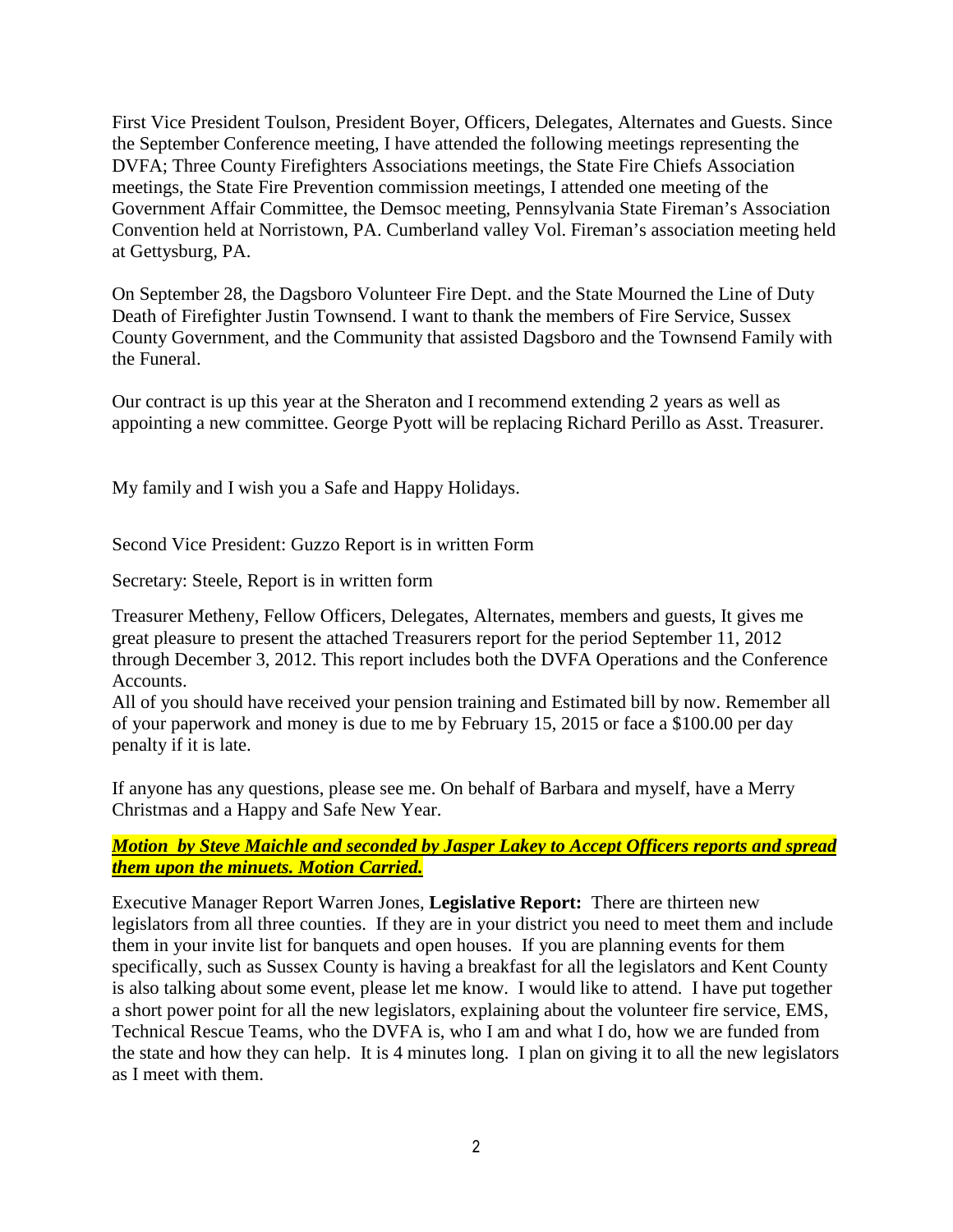**Volunteer Emergency Responders Job Protection Act**: Reported on a meeting with Rep. Deb Heffernan and President Perillo. She has had the bill re-written by house attorney Bill Bush. The questions that were posed last session have been clarified and I am comfortable with the legislation. One of the questions that came up, last time, with the original bill, was would it jeopardize any volunteer firefighter from being hired? I am comfortable that since Bill has rewritten it, that will not be the case. The other item brought up before was do we need a bill if there is there has not been a problem? We did have a problem with a firefighter from Christiana which is why we got started on this in the first place.

**Fire Company Meetings:** We would like to come out to every fire company meeting to tell your members the DVFA story. We were at more than half of the companies so far. We still have left to do:

Aetna, Cranston Heights, Goodwill, Minquadale, Minquas, Port Penn, Odessa, Citizens Hose, Marydel, Cheswold, Bowers, South Bowers, Liepsic, Carlisle, Farmington, Little Creek, Houston, Milton, Ellendale, Greenwood, Gumboro, Frankford, Dagsboro, Delmar, and Millville. We are looking forward to coming to you meetings, please let us know.

**Opening Ceremony:** At this year's Conference Opening Ceremony we did a presentation that seemed to be well received. If you would like us to do one for this coming year, we need the pictures. So, any event at your fire house, at county meetings, open houses, emergency responses please send them to us. If they are digital, that would be great. It means I do not have to scan them and I do not have to return them. Also, I would be looking for some past events and old pictures of people in this room. Also, any funny or somewhat embarrassing pictures, would love to have them, as well. If you have things like that please get them to Carol Walton, Pam or myself.

I would like to wish everyone a Great Christmas and a Happy New Year! I hope you and your family enjoy the Holidays for the holidays are about just that, family!

Recruitment and Retention Coordinator: Earle Dempsey

#### Committee Reports

- 1. State Fire Prevention Commission –Co- Chairman Robinson, reported Chairman Roberts was ill and unable to make it. The Audit committee met in Hartly last week. All Audits need to be either Hand delivered to Sherry at the commission or mailed certified mail. Next commission meeting will be Tuesday December 18, 2012 at 9 am. All are Welcome. Merry Christmas.
- Advisory to State Fire Marshal Grover P. Ingle/Frank Bailey, Fire Deaths Currently, there are four (4) fire deaths, one with a working smoke detector, three without a working smoke detector.
- Deputy Fire Marshal III Brian Schad/ K9 Sparks- Returned to work full duty as of Friday, November 9, 2012.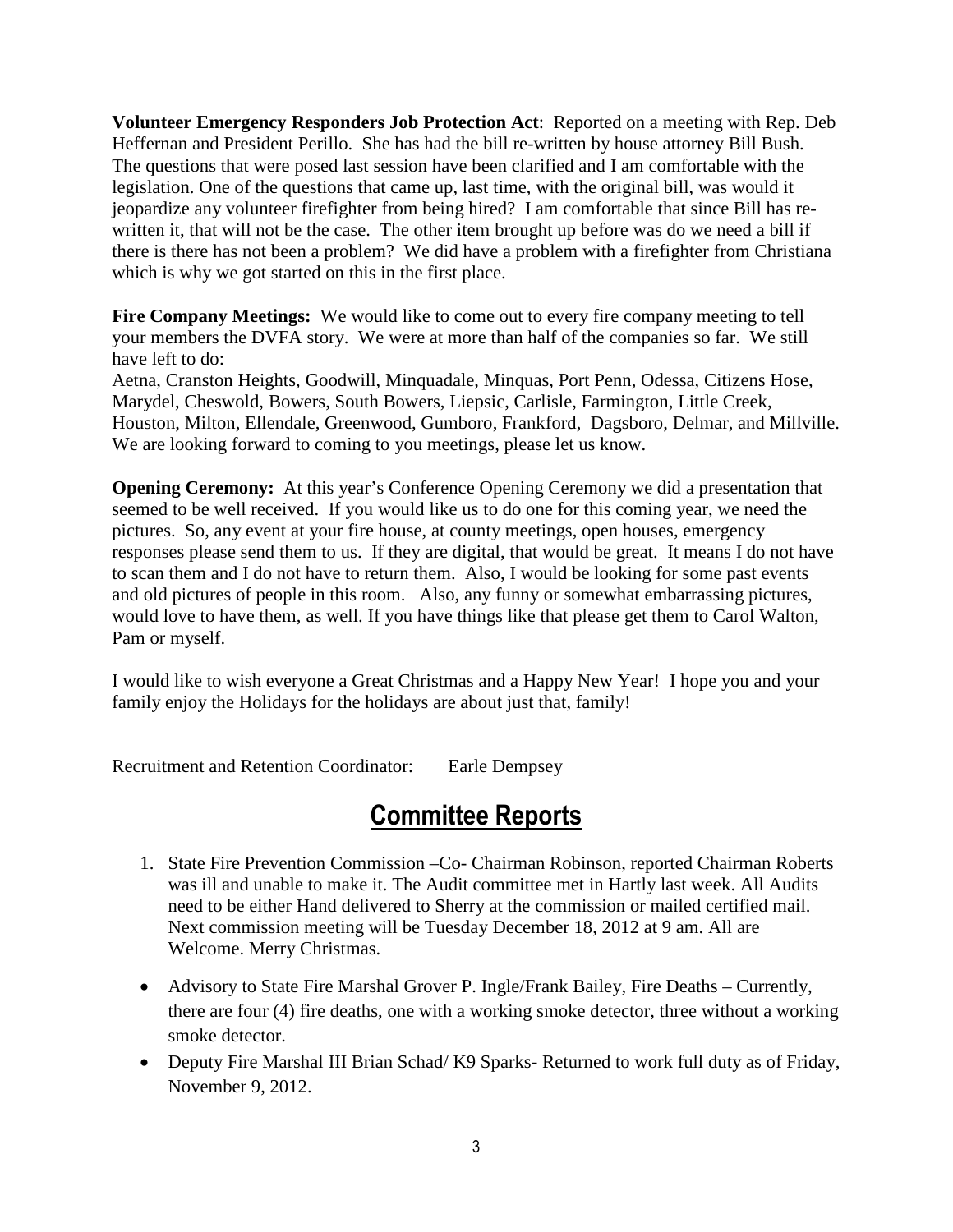- Sussex Addition Update Progressing well, having regular progress meetings.
- FY 2014 Budget The Office of the State Fire Marshal has presented its FY 2014 budget at the public budget hearing on November 9, 2012 at the Tatnall Building. Ask for an increase for vehicle replacements
- 2012 SFPR'S The new regulations become effective December 11. 2012
- On behalf of the staff of the Office of the State Fire Marshal we wish everyone a Merry Christmas and Happy New Year and look forward to working with you in 2013 to address the needs of the Delaware Fire Service as it continues to provide emergency services to the residents of the State of Delaware.
- 2. Advisory to DSFS Robert P. Newman/Jeff Eisenbrey,
	- 1. Year end program report-2012
	- a. Student attendance is below normal in core programs, up in specialty programs
	- b. EMT program numbers are above normal
	- c. Industrial program numbers have shown small increase
	- 2. FY14 General Fund Budget request has been submitted
	- a. Request for an increase for part time Instructor salaries
	- b. Full Funding of the Trainer / Educator Position
	- c. Staff Vehicle Replacement funding
	- 3 FY14 Capital funds request
	- a. Restroom Renovation- Dover Center-265.0
	- b. Hydraulic Rescue tools Replacement funding.
	- 4 Sussex Expansion Project
	- 5. Rescue Tower Project- Dover Center
	- 6. Status of Protocol Training for EMTs
	- a. Currently 1436 Delaware EMTs- 707 have completed
	- b. Online Available until 12/21 and in service programs are scheduled
	- c. Matt Gajos- Training for EMTs
	- 7. Officer Seminar- All eleceted and appointed officers- January 12, 2013
	- a. Review of DSFS procedure and new programs
	- b. Presentation on Surburban Fire Tactics- Presented by Jim Silvernail Captain Metro West, St. Louis County. Presented at 2012 FDIC.
	- 8. Ladies Aux. Seminar- April  $28<sup>th</sup>$  Speaker on leadership- Kim O'Malley
	- 9. Ambulance Permit applications due by December  $31<sup>st</sup>$ .
	- 10. Re-Accredited by Pro Board for another five years.
	- 11 2013 Jan- June Schedule and Course catalog has been posted and sent.
	- 12. New Courses for 2013 include Engine Co. Operations, ICS Training and returning to PHTLS Programs.
	- a. Adding additional computer simulations in size up programs.
	- Merry Christmas and Happy Holidays from the Staff at the Fire School.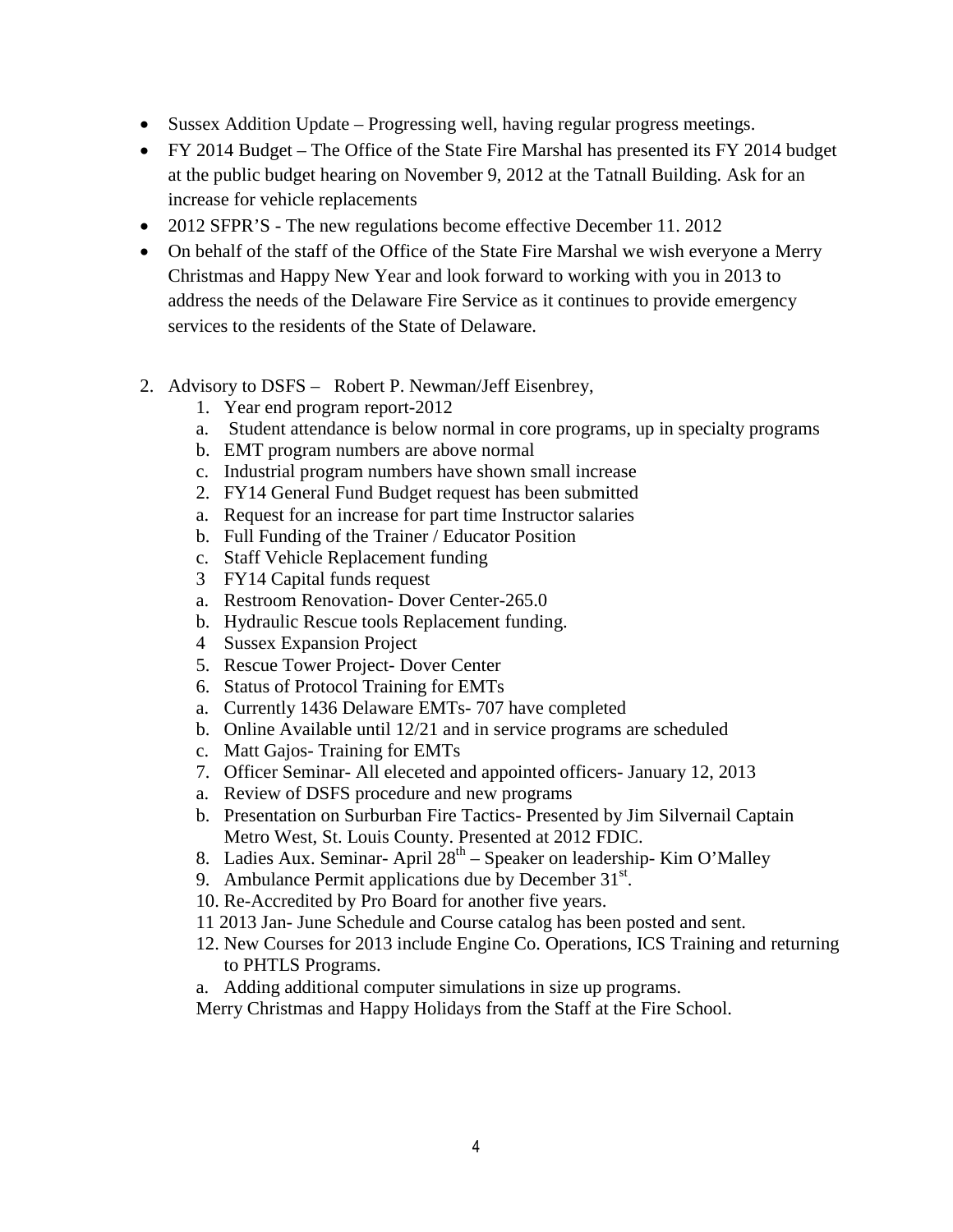- 3. Governmental Affairs Committee –Bill Tobin reported the committee met at Little Creek and BLS was discussed. They will be asking for 5.5 million dollars to help subsidize 2 paid ambulance personnel per company. Also the Revolving loan fund has dried up, and they will be asking for another 2 Million to put in the fund to help the fire service. Have a Happy New Year and be safe.
- 4. Health & Safety Mike Rush please be careful decorating for the holidays. Also don't procrastinate with your health checks.
- 5. Law & Legislative Bruce Ennis discussed all Legislation that was covered this year, which included, SB 67, SB181, SB 210 which was for EMS language nationwide. HB375.
- 6. Life Safety Guy Hudson Stated the following companies have winners from the poster and essay contest and should have at least once member at the awards banquet at Hartly Fire Company January 6<sup>th</sup>, 2012 at 2 pm. Elsmere, Wilmington Manor, Mill Creek, Five Points, Wilmington Fire Dept, Felton, Camden Wyoming, Smyrna, Carlisle, Hartly, Millsboro, Roxana, Selbyville, Millville, Bethany, Lewes, Indian River, Greenwood, Laurel, Seaford, Bridgeville.
- 7. Out of State Coordinators Steve Austin thanked all that helped participate in raising food and clothing. There is discussion on trying to get the 5 year sunset program removed. They are participating in a soft match program. It is different than a hard match. With a soft match it is not money, you will need to keep record of the volunteer time. The foundation met in October, they have been awarded 5,000 grant for Mid Del Charitable foundation. This is a grant we apply to ever year and have been luckily enough to be awarded again this year.
- 8. Scholarship George Kerr thanked Biff for his donation to the scholarship committee. The 2013 scholarship application will be available on the DVFA Website in January. They must be post marked by March  $31<sup>st</sup>$  2013 and sent to the instructions on the application. If you do not follow the instructions your application will not be considered.
- 9. WMD/Hazmat Allen Metheny, Currently closed on FY 08-09 account and now working on FY10. Requests must be into DEMA at the end of the month.
- 10. DVFA Conference- John Stevenson, The DVFA Conference will be September 9-14. He recommends a 2 year extension contract. The next conference meeting will be on Feb  $18^{\text{th}}$ .

Recognition of Past Presidents  $-1<sup>st</sup>$  Vice President Toulson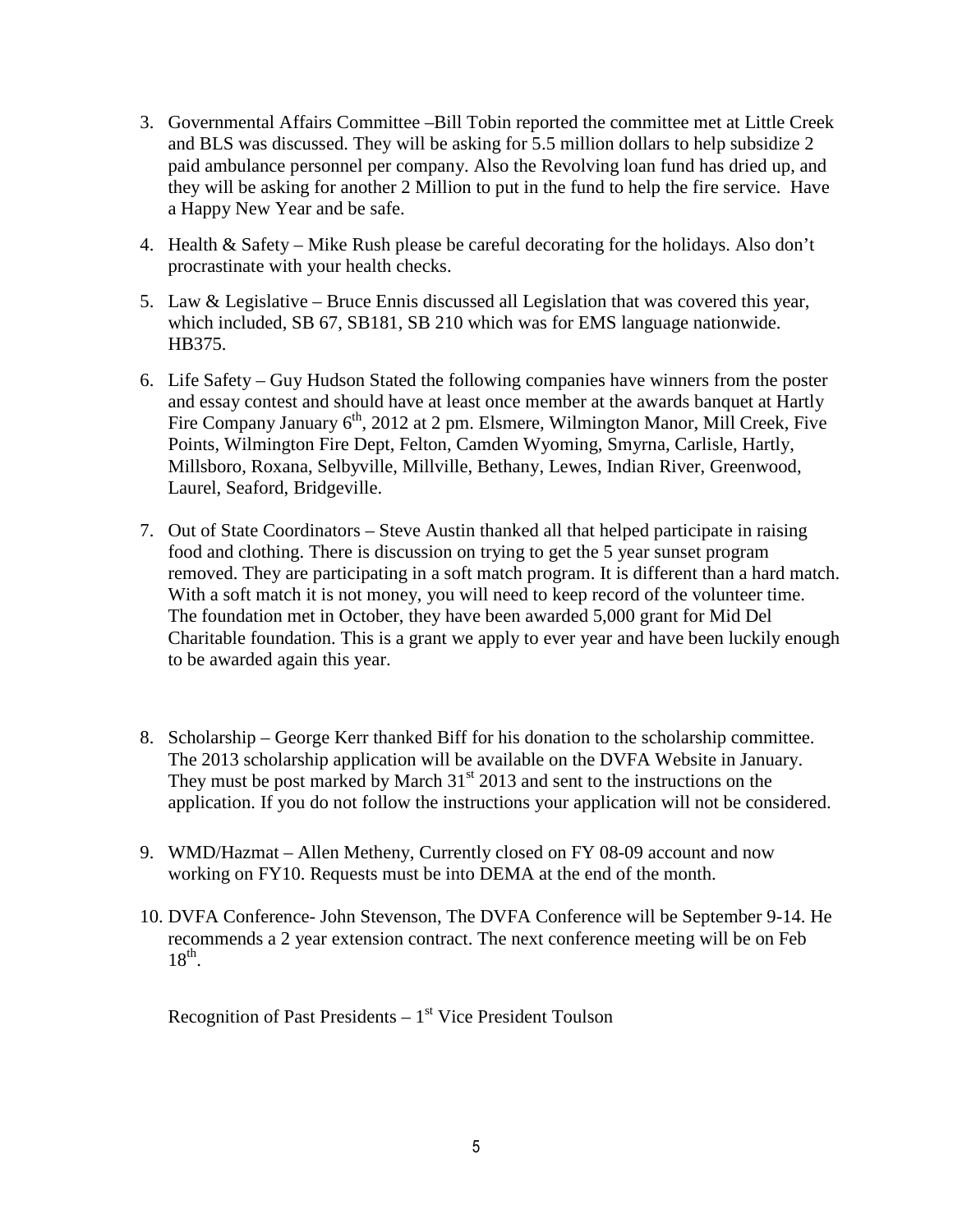## Affiliated Organizations/ Agency Representatives

State Fire Chiefs President, Glen Gillespie reported the next meeting will be Thursday Jan 24<sup>th</sup>. He then recognized all Past Presidents of the State Chief's Association.

State Fire Police 1<sup>st</sup> Vice President John Hall wished everyone a Merry Christmas.

State Ambulance Association President- On Behalf of DSEMSA President Ed Angwin, as unfortunately he as well as other DSEMSA officers are in class this weekend and I've been asked to present it.

1) Emphasis has been made at all meetings of the necessity for EMT's to complete BLS Protocol Update by Jan 1, 2013.

2) Conference classes and speakers are in process of confirming, more in following months, We may have a slight glitch on available national speakers as our conference dates clash with the National EMS expo in Sept 2013 and perhaps again in 2014.

3) Looking forward to seeing a Functional PCR system that fills the needs of everyone that depends on it. The NEW DEMRS planned startup First Quarter 2013. Training to begin in Feb 2013 in a train the trainer format per OEMS.

4) Attended FPC meeting and DEMSOC meeting.

5) Following the Holidays, President Angwin will be meeting with DSFS Director Newnam on the QA/QI committee as defined in the Ambulance Regulations. It is his intent to have a Functional Committee this year.

6) The AHA is looking into re-introducing HB 299 that would require successful completion of CPR before graduation in High School, This is being looked into.

7) SCo EMS has started construction on its new Station in Long Neck about a mile north of Mid Sussex Rescue on Indian Mission Road, projection completion in late Spring 2013.

8) New Smyrna ED is opening for local walk in and drive up patients. Waiting for radio installations completion before allowing EMS to transport to their facility. Took open house tour this past Monday, looks good with 9 rooms, plus x-ray, C-scan, MRI and ultrasound available.

9) OEMS is reviewing and revising the diversion policy to include the 2 new EDs in Smyrna & Middletown that opens in late spring 2013.

10) OEMS is requesting any quality photos of EMS & Rescue to place into the upcoming 2012 DEMSOC report for April, The deadline is the end of January, please contact OEMS 1-302-223-1350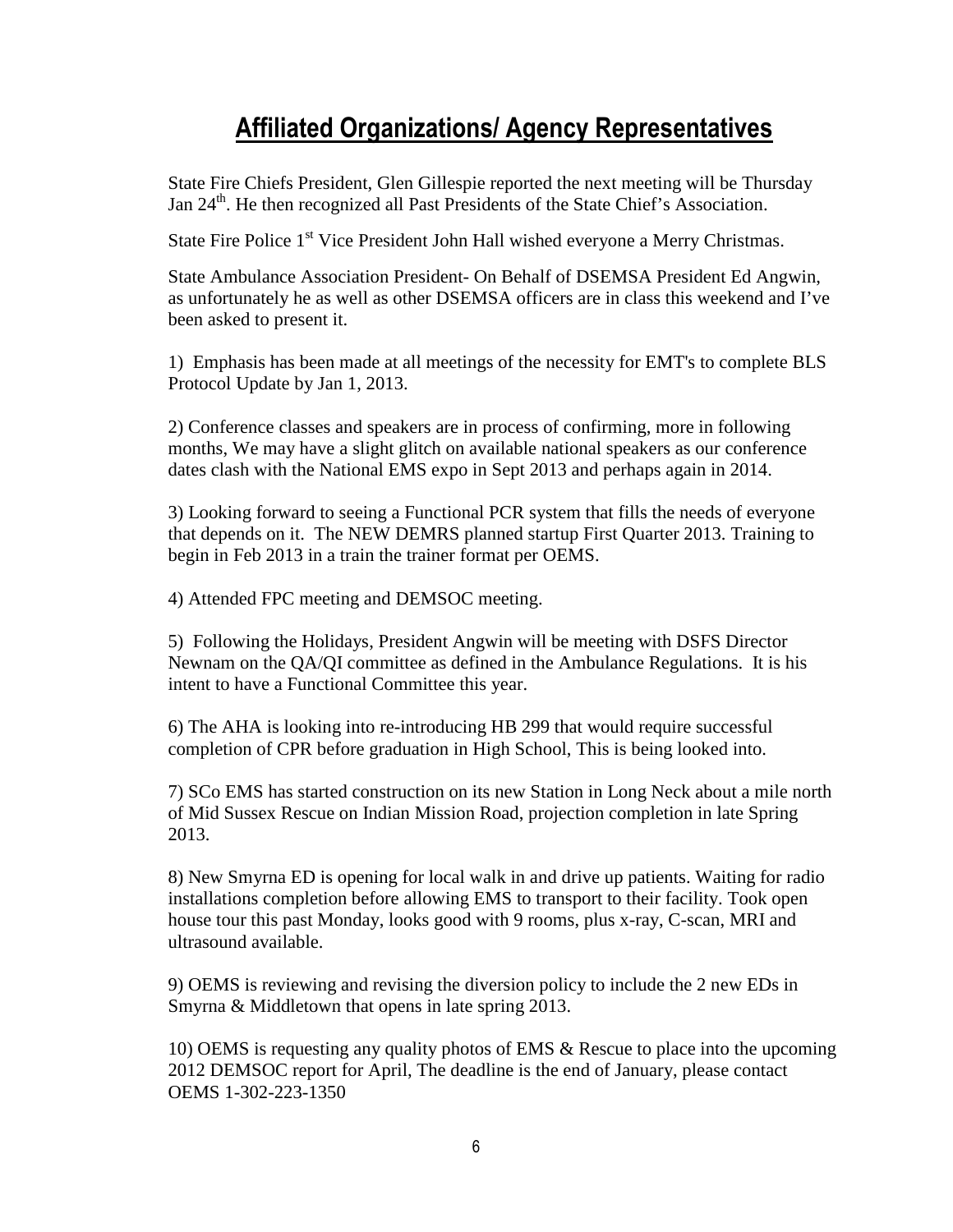11) Our next scheduled meeting is once again with the DE State Fire Chiefs Association for Thursday January 24 @ 6pm at the Aetna Fire Co Station # 8, Newark.

On Behalf of all the DSEMSA Officers I hope all have a Merry Christmas, Happy Holidays and a Safe New Year.

### Communications

The following communications were received and are summarized by the Secretary Elmer Steele

- Letter from IRS changing our name to Delaware Volunteer Firefighter's Association.
- Copy of a Letter from Melissa Lanman, thanking the DVFA for her scholarship
- Letter from Harris Teeter, saying they were unable to be a Partner in Progress.
- Letter from Delaware City Fire Company and Ladies Auxiliary with reference to Scholarship sponsorship.
- Letter from Ellendale Fire Company with reference to their new sub-station in Lincoln.
- Letter from Kent County reference to Community Grant Awards
- Card from Bill Preston thanking us for the flowers for his mother's funeral.
- Card from the Oneschuck Family thanking us for the flowers for Jean's Funeral
- Email from Delaware Public Integrity Commission with reference to the new lobbying filing system.
- Email from Sandra Hypes of the Delaware Public Safety and Security School with reference to a new location for their school at Fort DuPont.
- Fax from the Nemours Foundation with reference to our Partner in Progress Program.

Motion by Jasper Lakey seconded by Mike McMichael Motion to accept communications carried.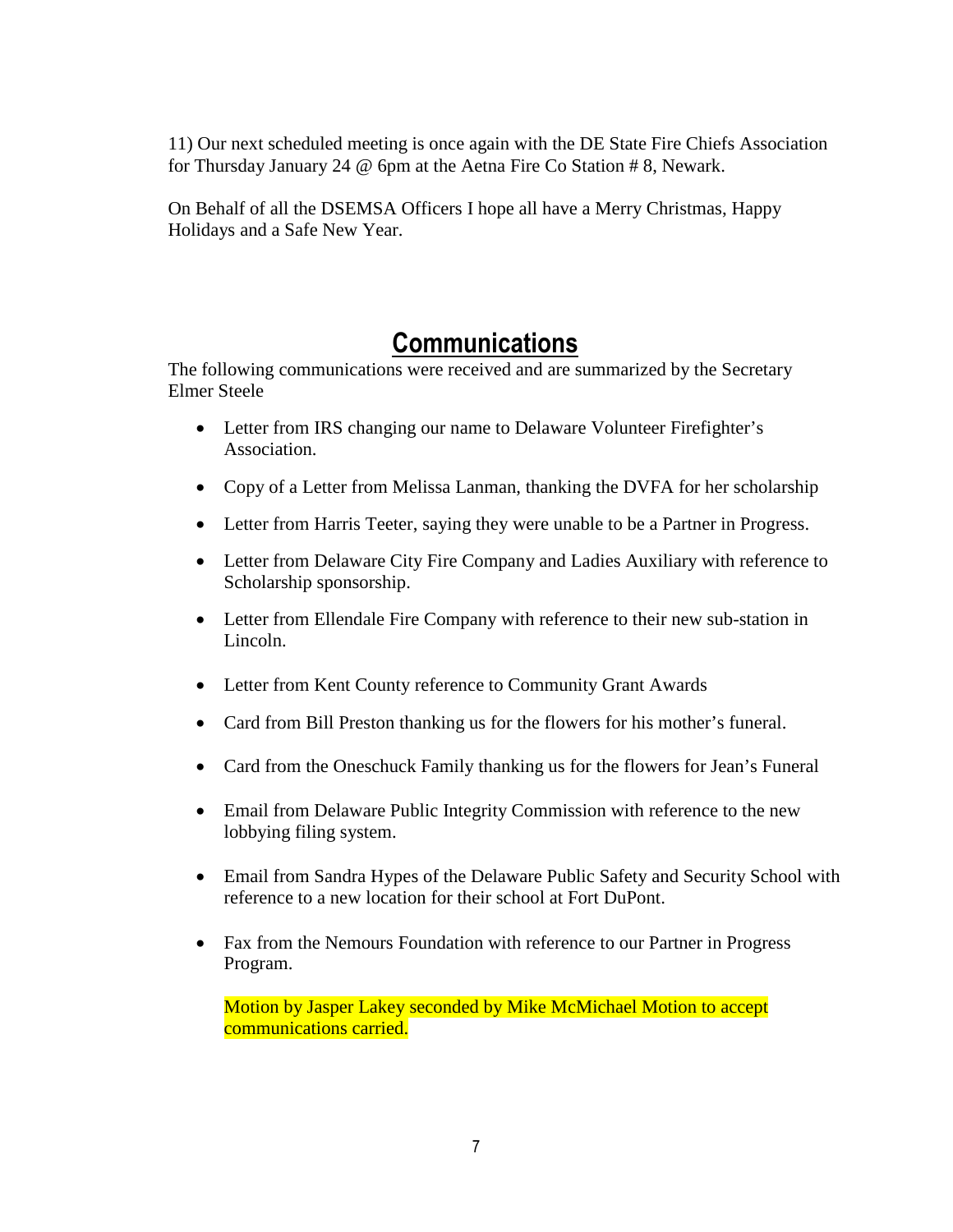# OLD BUSINESS

None reported.

## NEW BUSINESS

Motion by John Porter to add Justin Townsend to be added to the DVFA Memorial Seconded by Guy Hudson, motion carried.

Motion by Jim Barlow to extend the Sheraton Contract for 2 years and a committee be appointed to review cost seconded by Bill Hern. Motion carried.

Motion by Richard Perillo to accept verbiage for current HB 355 regarding the Job protection act for firefighters. Seconded by Charlie Frampton.

Motion by Ike Guessford to table the motion until March Executive meeting to accept verbiage Seconded by Steve Hearn.

Roll call vote was needed. Yes- 53 No-30 not voting-3

Motion Tabled till March Executive meeting.

Motion by Todd Reilly that the DVFA fill out the Grant Application for Wake up Delaware. Seconded by Jasper Lakey. Motion Carried.

Motion by Brian Shaw for the DVFA to allocate 5,000 to each county for wake up Delaware campaign for smoke detectors and batteries, Seconded by Todd Reilly. Motion Carried.

Motion by Todd Reilly to amend the previous motion to supply 15k from the DVFA operations savings account 5,000 to each county for a period of 1 year. Seconded by Brian Shaw. Motion carried.

## PAYMENT OF BILLS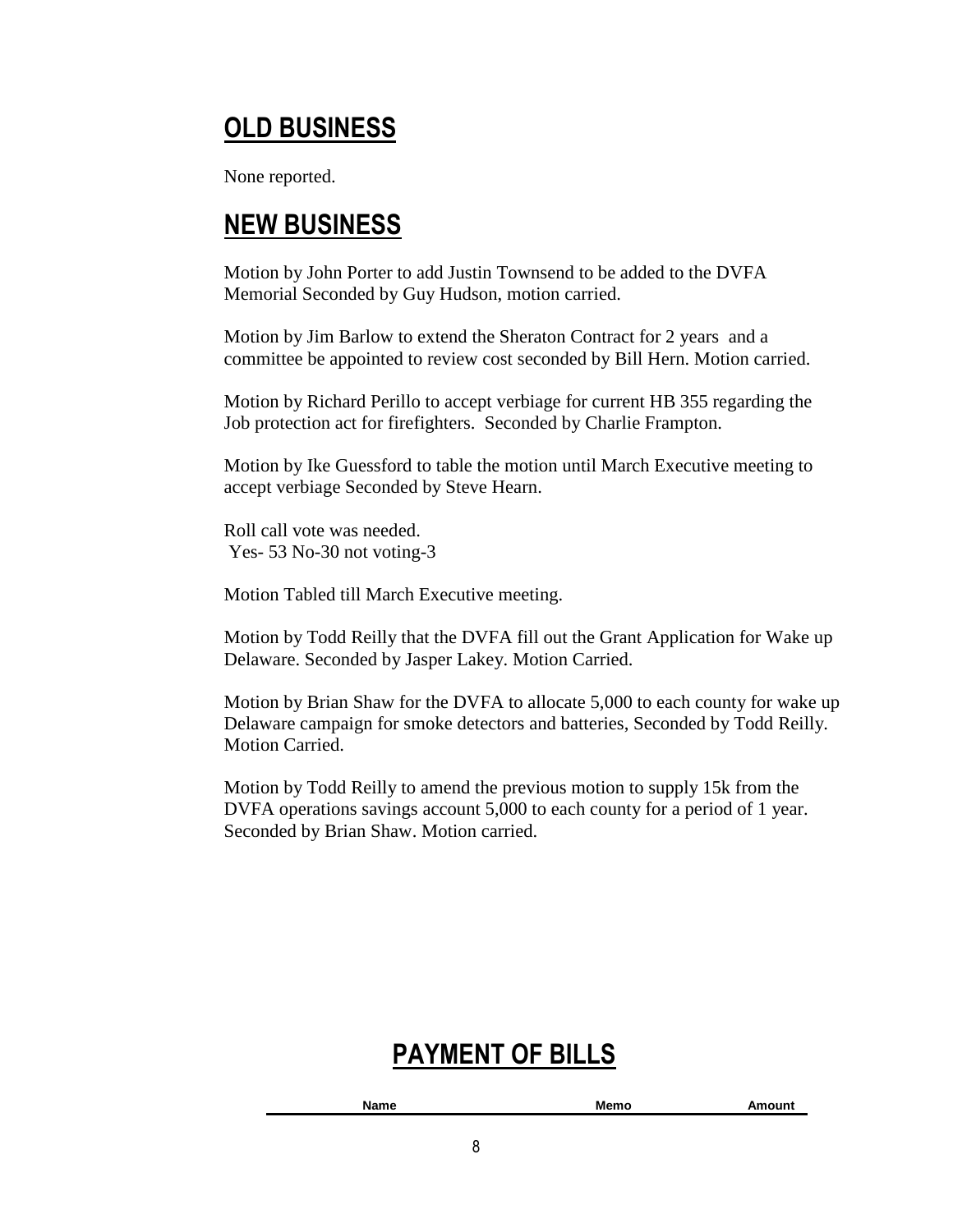#### **DVFA CHECKING**

| U.S. TREASURY                                     | P/R TAXES-DEC 11 PR            | -1,819.42   |
|---------------------------------------------------|--------------------------------|-------------|
| COMCAST CABLEVISION                               | AUGUST INTERNET SERVICE        | $-97.10$    |
| <b>BOBOLA FARMS FLORIST</b>                       | <b>FLOWERS-WHITE</b>           | $-50.00$    |
| ADSTRATEGIES                                      | ACCT. DVF - MEDIA ADS          | $-6,749.16$ |
| M & M TROPHIES                                    | <b>AWARDS</b>                  | -1,825.99   |
| DIVISION OF REVENUE                               | P/R TAXES JUL '12              | $-286.03$   |
| CHARLES FRAMPTON                                  | OFF. ESPENSES FY12             | $-3,000.00$ |
| CHARLES BOYER                                     | OFFICER EXP. REIMB.FY12        | $-1,500.00$ |
| RICHARD TOULSON                                   | <b>EXPENSE REIMB. FY12</b>     | $-1,500.00$ |
| J. ALLEN METHENY                                  | <b>EXPENSE REIMB.2012</b>      | $-2,000.00$ |
| MELISSA KISER                                     | 08-27-12 - 09-08-12 P/R        | $-1,236.54$ |
| AT & T                                            | AUG '12 BILL                   | $-24.85$    |
| CANNON FINANCIAL SERVICES                         | <b>COPIER SERVICES</b>         | $-259.51$   |
| <b>VERIZON</b>                                    | OFFICE PHONE                   | $-234.73$   |
| M.R. KISER                                        | <b>CLEANING</b>                | $-100.00$   |
| MELISSA KISER                                     | 09-10-12 - 09-21-12 P/R        | $-1,445.48$ |
| M & M TROPHIES                                    | AWARDS-CIVILIAN RECOGNITION    | $-282.30$   |
| M&T BANK                                          | <b>VISA ACCOUNT</b>            | $-2,132.61$ |
| STEVE AUSTIN                                      | POSTAGE/MAILING SUPPLIES       | $-57.86$    |
| VERIZON                                           | <b>OFFICE PHONE</b>            | $-132.26$   |
| MAGNOLIA VOL FIRE C                               | REFUND OVERPAID DUES           | $-3,500.00$ |
| M & M TROPHIES                                    | BADGES-PP & 2 POCKET INSERTS   | $-205.65$   |
| ROGERS SIGNS                                      | <b>INV. 31507</b>              | $-455.00$   |
| DAVID L. BONAR                                    | SERVICE - JUL-SEPT 2012        | $-1,500.00$ |
| WARREN F. JONES                                   | P/R SEPTEMBER, 2012            | $-2,787.81$ |
| U.S. TREASURY                                     | P/R TAXES-DEC 11 PR            | $-1,580.75$ |
| DIVISION OF REVENUE                               | P/R TAXES JUL '12              | $-246.23$   |
| M & M TROPHIES                                    | PLAQUE FOR KENNETT SQUARE      | $-115.00$   |
| ADSTRATEGIES                                      | <b>ACCT. DVF - MEDIA ADS</b>   | $-314.79$   |
| KENNETH MCMAHON                                   | TRAVEL EXPENSE-NVFC MTG,       | $-38.50$    |
| MELISSA KISER                                     | 09-24-12 - 10-5-12 P/R         | $-1,229.71$ |
| AT & T                                            | SEPT '12 BILL                  | $-25.22$    |
| COMCAST CABLEVISION                               | SEPT. INTERNET SERVICE         | $-97.10$    |
| <b>EARL DEMPSEY</b>                               | SERVICES-DEC '1 - AUG. '12     | $-7,900.00$ |
| <b>U.S. TREASURY</b>                              | P/R TAXES-DEC 11 PR            | $-29.98$    |
| VERIZON                                           | OFFICE PHONE                   | $-225.41$   |
| VERNON INGRAM                                     | OCT - DEC 2012 RENT            | -1,755.00   |
| M.R. KISER                                        | <b>CLEANING</b>                | $-100.00$   |
| MELISSA KISER                                     | 10-8-12 - 10-19-12 P/R         | $-1,236.62$ |
| M&T BANK                                          | <b>VISA ACCOUNT</b>            | -612.70     |
| DUCK CREEK PRINTING<br>CANNON BUSINESS SOLUTIONS, | <b>MEETING NOTICES</b>         | $-150.00$   |
| INC                                               | INV. NO. 12203106              | $-259.51$   |
| WARREN F. JONES                                   | P/R OCTOBER, 2012              | -2,787.81   |
| M & M TROPHIES                                    | POCKET BADGS                   | $-146.00$   |
| VERIZON                                           | <b>WARREN/MELISSA'S PHONES</b> | -133.82     |
| U.S. TREASURY                                     | P/R TAXES-DEC 11 PR            | -1,471.02   |
| MELISSA KISER                                     | 10-22-12 - 11-02-12 P/R        | -1,201.11   |
| DIVISION OF REVENUE                               | P/R TAXES JUL '12              | $-234.01$   |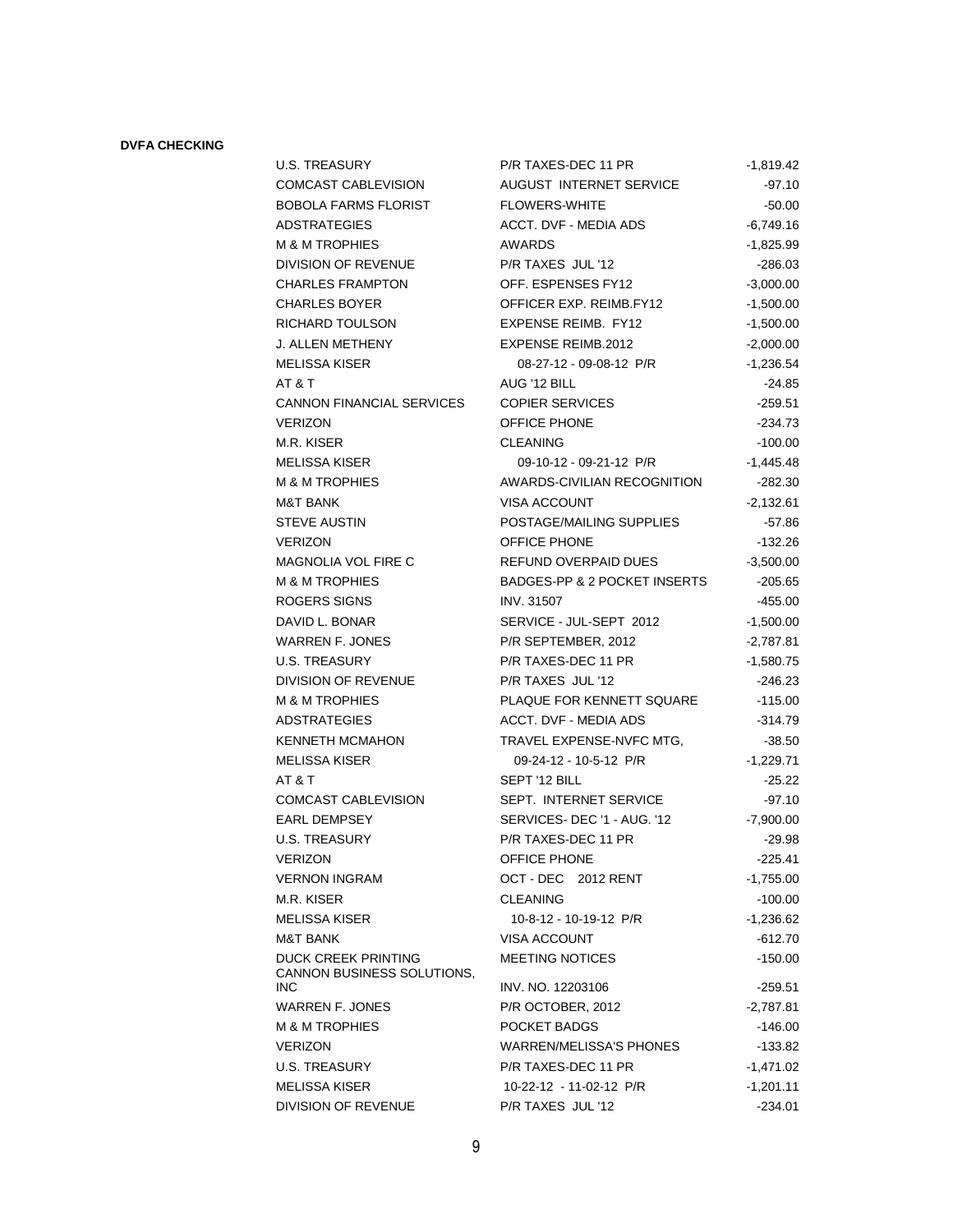| <b>ADSTRATEGIES</b>                               | ACCT. DVF - MEDIA ADS                                  | -46.64      |
|---------------------------------------------------|--------------------------------------------------------|-------------|
| <b>BOBOLA FARMS FLORIST</b><br>RAYM OND F. BOOK & | <b>FLOWERS-TOWNSEND</b>                                | $-93.00$    |
| <b>ASSOCIATES</b>                                 | <b>ANNUAL AUDIT</b>                                    | $-4,361.00$ |
| <b>COMCAST CABLEVISION</b>                        | OCT. INTERNET SERVICE                                  | $-97.10$    |
| AT & T                                            | OCT '12 BILL                                           | $-25.22$    |
| <b>VERIZON</b>                                    | <b>OFFICE PHONES</b>                                   | $-223.88$   |
| <b>CANNON FINANCIAL SERVICES</b>                  | <b>COPIER SERVICES</b>                                 | $-259.51$   |
| M.R. KISER                                        | <b>CLEANING</b>                                        | $-125.00$   |
| <b>MELISSA KISER</b>                              | 11-05-12 - 11-16-12 P/R                                | $-1,254.38$ |
| <b>NFPA</b>                                       | <b>MEMBERSHIP RENEWAL</b><br>SUBSCRIPTION SERVICE-LEG. | $-300.00$   |
| STATE OF DELAWARE                                 | <b>COUNCIL</b>                                         | $-110.00$   |
| <b>WARREN F. JONES</b>                            | P/R NOVEMBER, 2012                                     | -2,787.81   |
| <b>M&amp;T BANK</b>                               | <b>VISA ACCOUNT</b>                                    | $-399.85$   |
|                                                   |                                                        | 65,155.98   |
|                                                   |                                                        |             |
|                                                   |                                                        | 65,155.98   |
|                                                   |                                                        |             |

**65,155.98** 

Motion to pay bills by Ted Doyle seconded by Jasper Lakey. Motion Carried

Total DVFA CHECKING

### GOOD OF THE ASSOCIATION

#### **All Officers, Directors and Conference Committee dress for Pictures at the Next Executive committee meeting on March 10, 2012.**

Jay Jones, President of Ellendale, thanked everyone for their support and sympathies with the recent loss of his brother.

Glen Gillespie wanted to let everyone know the DEMA is offering Public assistance for expenses incurred for Tropical storm Sandy. Please call 302-659-3362 for more assistance. Only thing is the amount must be a 1,000.00 Minimum

**Ann Marie Krystopolski thanked everyone that participated in the statewide food and clothing drive. We raised over 18,000 lbs of food.** 

**Joe Zeroles reported the Mutual Relief invoices will be mailed out this week.** 

**Joe Hojnicki thanked everyone for all their cards, phone calls and visits while he was sick.**